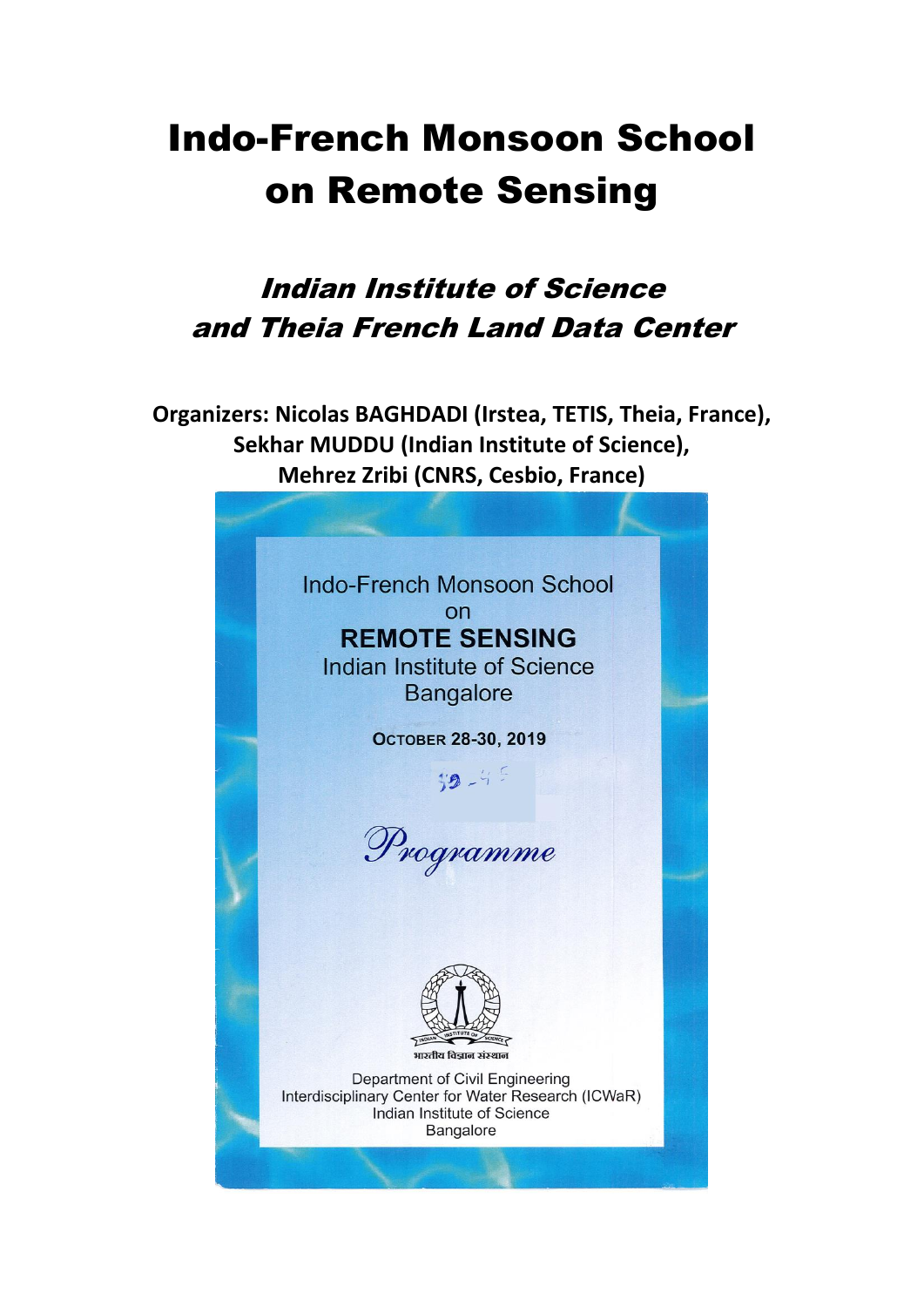## **Programme**

## **Day 1 (28/10/2019)**

|                | <b>Title</b>                                                                                                                                                  | Presenter                                     | <b>Start</b> | <b>Finish</b> |
|----------------|---------------------------------------------------------------------------------------------------------------------------------------------------------------|-----------------------------------------------|--------------|---------------|
| $\mathbf{1}$   | Dr. Sekhar MUDDU & Nicolas<br><b>Welcome (Indian &amp; French)</b><br><b>BAGHDADI</b>                                                                         |                                               | 9:00         | 9:30          |
| $\overline{2}$ | <b>Monsoon School: Information</b><br>and program                                                                                                             | Dr. Sekhar MUDDU / Nicolas<br><b>BAGHDADI</b> |              | 10:00         |
| 3              | <b>Theia - French Land Data</b><br><b>Center</b>                                                                                                              | Nicolas BAGHDADI                              |              | 10:30         |
| $\overline{4}$ | Mapping of soil moisture and<br>irrigation in agricultural areas                                                                                              | Nicolas BAGHDADI, Mehrez ZRIBI                | 10:30        | 11:00         |
| 5              | Evapotranspiration and drought<br>studies                                                                                                                     | Eswar RAJASEKARAN                             | 11:00        | 11:30         |
| 6              | Soil moisture applications in<br>Indian context                                                                                                               | Sat Kumar TOMAR / Ahmad AL-BITAR              | 11:30        | 12:00         |
|                | Lunch                                                                                                                                                         |                                               | 12:00        | 14:00         |
| $\overline{7}$ | Disaster Rapid Mapping at<br>ICube-SERTIT within the EMS<br>Copernicus Service and the<br>International Space and Major<br><b>Disaster Charter frameworks</b> | Hervé YESOU                                   | 14:00        | 14:30         |
| 8              | Energy balance for irrigation<br>monitoring                                                                                                                   | <b>Gilles BOULET</b>                          | 14:30        | 15:00         |
| 9              | Drought estimation and<br>mapping                                                                                                                             | <b>Mehrez ZRIBI</b>                           | 15:00        | 15:30         |
|                | <b>Break</b>                                                                                                                                                  |                                               | 15:30        | 16:00         |
| 10             | Soil primary properties<br>estimation from VNIR/SWIR<br>imagery                                                                                               | Cécile GOMEZ                                  | 16:00        | 16:30         |
| 11             | Microwave remote sensing<br>basis                                                                                                                             | Mehrez ZRIBI / Nicolas BAGHDADI               | 16:30        | 17:00         |